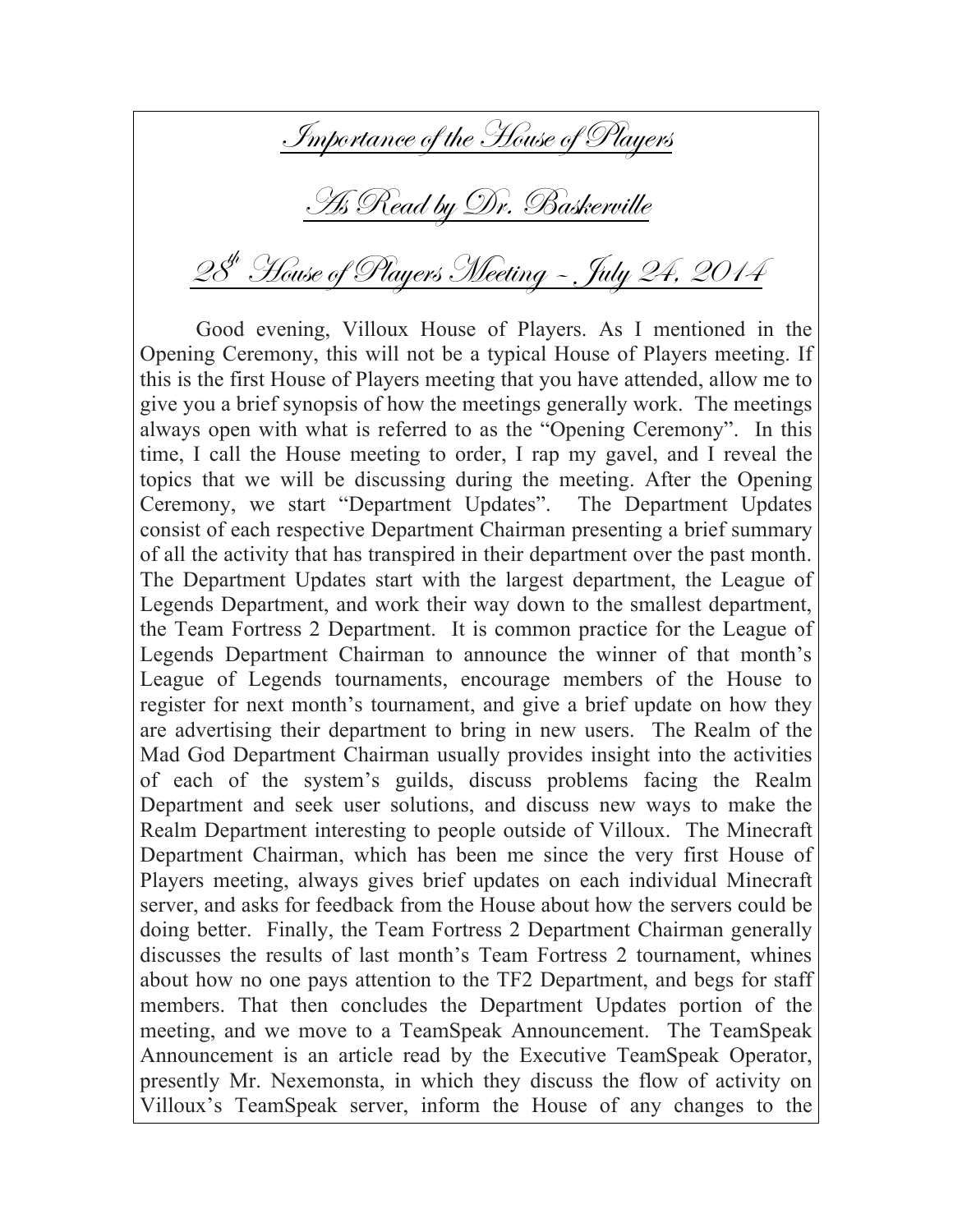TeamSpeak regulations, and highlight anything else the Operation Department feels necessary to bring to the userbase's attention. Once the TeamSpeak Announcement is completed, we move to the Closing Ceremonies. In the Closing Ceremonies, I recognize an individual that has gone above and beyond in their line of duty, publicly thank that individual and present them with some form of gift certificate usually equating \$25 USD. I then proceed to thank all other members of the system's staff, and end on some heart-touching quote about coming together and doing something grand. If you have never attended a House of Players meeting before now, I hope that you now have a much better understanding of how our meetings work.

For over two years, the House of Players has served as a means of communication between the Chairman Committee and the Grand Council to the junior staff. Originally, when the Grand Council established the House of Players in February of 2012, it was said that the House would act as a way for users in Villoux to express their comments, questions, and concerns about the system's administration and any of our properties. Additionally, the House was to strive to serve as a community-building type program in which users would give recommendations and criticisms to the System Officials directly, and would then be able to proceed to debate and discuss the idea. Unfortunately, it seems that since the House's establishment, it has not served as a grounds of debate or constructive conversation. Whereas I will not argue that many great things in the system came as a result of House of Players meetings, the majority of the meetings only consist of the System Officials providing updates. Instead of serving as a public forum, the House has instead served as a type of media outlet to provide general updates and announcements to the userbase.

In December of 2011, when deliberating on whether or not to create the House of Players, one of our former and most well respected Grand Council Members, the honorable Mr. ZdPanthr posed the question "Is it really necessary?" The question stumped me for a moment, but after a brief moment to consider, I responded with "Yes. I feel that by establishing the House of Players, we make Villoux even more unique and different than other online communities. In founding the House of Players, we create a direct link between the smallest people in the system and the biggest people in the system. It is rare that I find such a link in many other large gaming organizations. Furthermore, if we give authority and power to this body of people, it makes Villoux even more unique because it makes the system a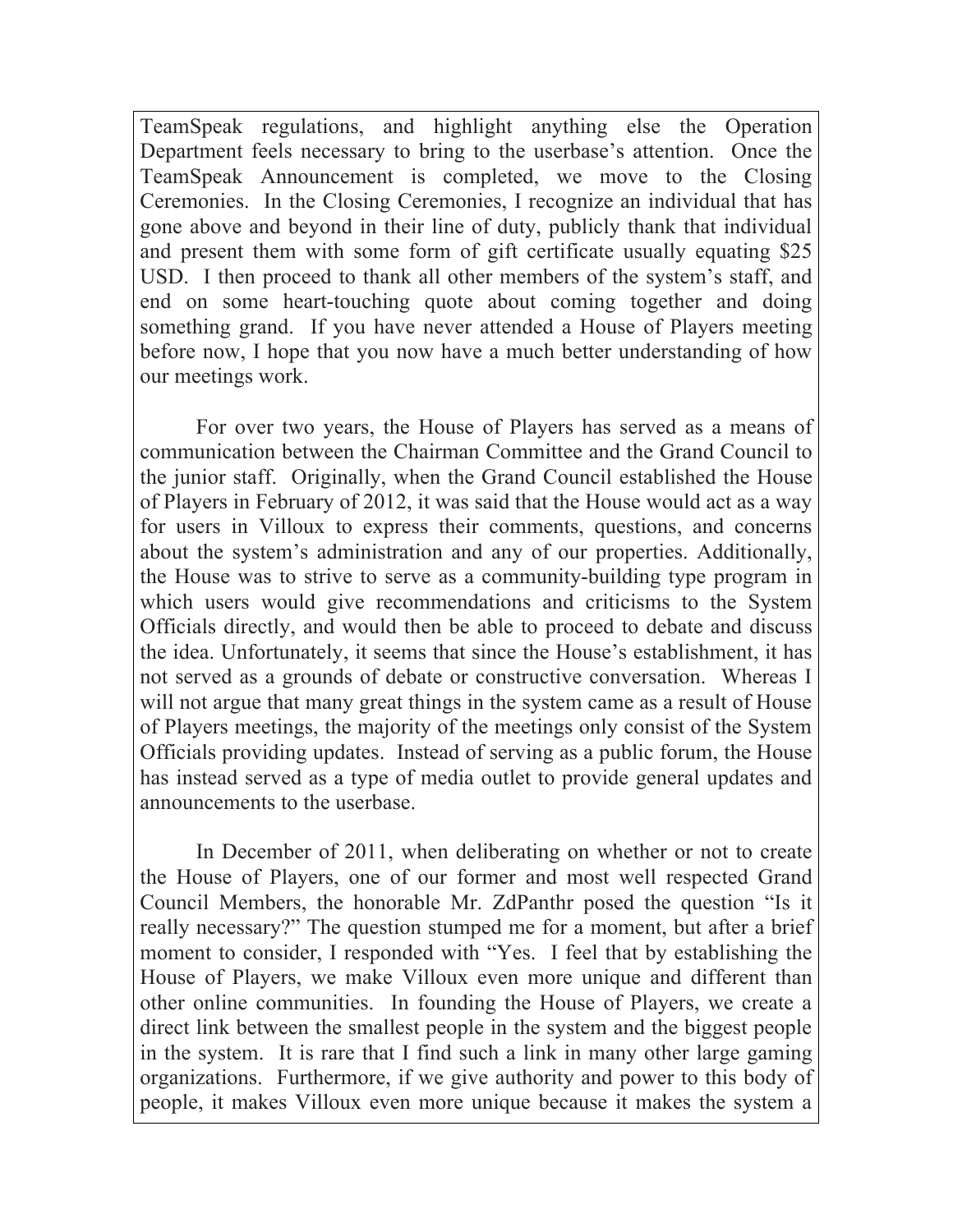player-run community." Since the system's establishment, Villoux has been different from other communities because, unlike the majority of other communities, Villoux is neither a dictatorship nor an autocracy. Meaning that there is no one "Owner" or "Leader" of Villoux, instead the system's power and authority lies with a group of individuals, the Grand Council. This makes Villoux's government an oligarchy, meaning that a group of people hold all of the ultimate authority. In most cases, this "group" is the Villoux Grand Council, consistent of six Grand Council Members, five Executives, and the one Villoux Chief of Staff, all of whom have exactly one vote on the Council. However, often times that group that holds the authority will instead be the Villoux Chairman Committee, the second tier of our government, which consists of each of the four respective Department Chairmen. The House of Players' role in the oligarchy is to decide what the Chairman Committee and the Grand Council have a right to vote on. Before any department or server can join the system, they must first receive approval from the House of Players. This gives Villoux's community an opportunity to voice support or opposition to potential new additions to the system. The power to strike a department or server's right to apply to the system lies with the House of Players, meaning that it lies with the community. In my five years as serving as Villoux's Chief of Staff, I have not once come across another online community in which the members of said community have the ability to override actions done by the owner or owners of the community. Yet despite the power that anyone is granted by attending a House of Players meeting, these last few months the attendance to House meetings has never been lower.

When the House was first established, it was common practice for nearly all but five members of the entire system's staff to be in attendance; this included everyone from the Press Department to the Minecraft Department to the Grand Council. Most members looked forward to attending the meetings. However, in recent months only a quarter, if not fewer, members of the system's staff have attended the meetings. That then makes the House of Players redundant, for with less than 50% of members in attendance, nothing can be voted on. Furthermore, it wastes the valuable time of myself and my fellow Department Chairman. Most of us spend hours on end each month writing our Department Update speech for no one to hear except for people that are already aware of what is taking place in our departments. Personally speaking, I feel degraded and embarrassed to stand before a group of individuals to present something that is meant to be a serious and helpful speech, only to have users turn up their music over my